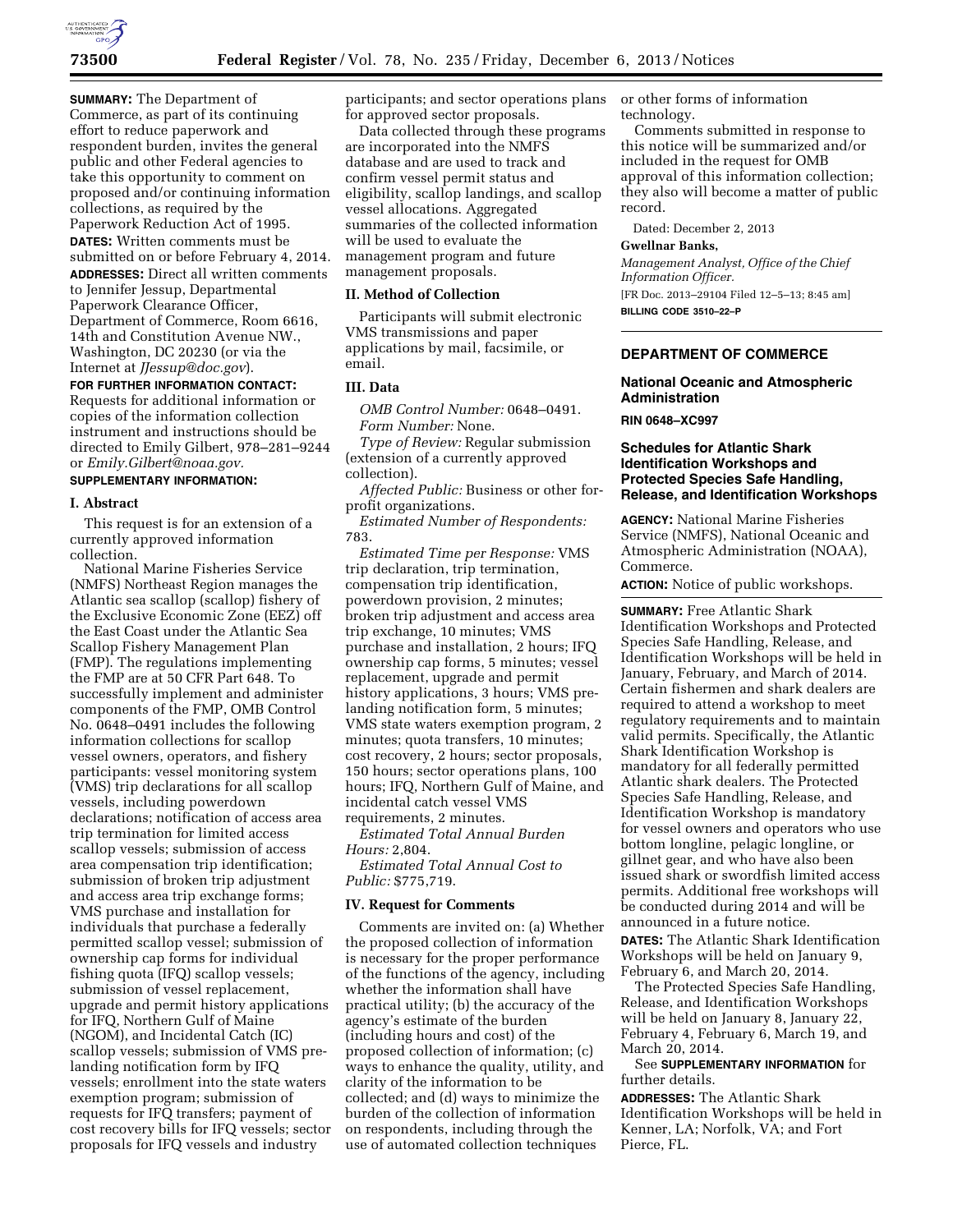The Protected Species Safe Handling, Release, and Identification Workshops will be held in Gulfport, MS; Portsmouth, NH; Wilmington, NC; Clearwater, FL; Houston, TX; and Port St. Lucie, FL.

See **SUPPLEMENTARY INFORMATION** for further details on workshop locations.

**FOR FURTHER INFORMATION CONTACT:** Rick Pearson by phone: (727) 824–5399, or by fax: (727) 824–5398.

**SUPPLEMENTARY INFORMATION:** The workshop schedules, registration information, and a list of frequently asked questions regarding these workshops are posted on the Internet at: *[http://www.nmfs.noaa.gov/sfa/hms/](http://www.nmfs.noaa.gov/sfa/hms/workshops/) [workshops/.](http://www.nmfs.noaa.gov/sfa/hms/workshops/)* 

## **Atlantic Shark Identification Workshops**

Since January 1, 2008, Atlantic shark dealers have been prohibited from receiving, purchasing, trading, or bartering for Atlantic sharks unless a valid Atlantic Shark Identification Workshop certificate is on the premises of each business listed under the shark dealer permit that first receives Atlantic sharks (71 FR 58057; October 2, 2006). Dealers who attend and successfully complete a workshop are issued a certificate for each place of business that is permitted to receive sharks. These certificate(s) are valid for 3 years. Approximately 92 free Atlantic Shark Identification Workshops have been conducted since January 2007.

Currently, permitted dealers may send a proxy to an Atlantic Shark Identification Workshop. However, if a dealer opts to send a proxy, the dealer must designate a proxy for each place of business covered by the dealer's permit which first receives Atlantic sharks. Only one certificate will be issued to each proxy. A proxy must be a person who is currently employed by a place of business covered by the dealer's permit; is a primary participant in the identification, weighing, and/or first receipt of fish as they are offloaded from a vessel; and who fills out dealer reports. Atlantic shark dealers are prohibited from renewing a Federal shark dealer permit unless a valid Atlantic Shark Identification Workshop certificate for each business location that first receives Atlantic sharks has been submitted with the permit renewal application. Additionally, trucks or other conveyances that are extensions of a dealer's place of business must possess a copy of a valid dealer or proxy Atlantic Shark Identification Workshop certificate.

*Workshop Dates, Times, and Locations* 

1. January 9, 2014, 12 p.m.–4 p.m., LaQuinta Inn and Suites, 2610 Williams Boulevard, Kenner, LA 70062.

2. February 6, 2014, 12 p.m.–4 p.m., LaQuinta Inn and Suites, 1387 North Military Highway, Norfolk, VA 23502.

3. March 20, 2014, 12 p.m.–4 p.m., LaQuinta Inn and Suites, 2655 Crossroads Parkway, Fort Pierce, FL 34945.

## *Registration*

To register for a scheduled Atlantic Shark Identification Workshop, please contact Eric Sander at *[esander@](mailto:esander@peoplepc.com) [peoplepc.com](mailto:esander@peoplepc.com)* or at (386) 852–8588.

#### *Registration Materials*

To ensure that workshop certificates are linked to the correct permits, participants will need to bring the following specific items to the workshop:

• Atlantic shark dealer permit holders must bring proof that the attendee is an owner or agent of the business (such as articles of incorporation), a copy of the applicable permit, and proof of identification.

• Atlantic shark dealer proxies must bring documentation from the permitted dealer acknowledging that the proxy is attending the workshop on behalf of the permitted Atlantic shark dealer for a specific business location, a copy of the appropriate valid permit, and proof of identification.

#### *Workshop Objectives*

The Atlantic Shark Identification Workshops are designed to reduce the number of unknown and improperly identified sharks reported in the dealer reporting form and increase the accuracy of species-specific dealerreported information. Reducing the number of unknown and improperly identified sharks will improve quota monitoring and the data used in stock assessments. These workshops will train shark dealer permit holders or their proxies to properly identify Atlantic shark carcasses.

## **Protected Species Safe Handling, Release, and Identification Workshops**

Since January 1, 2007, shark limitedaccess and swordfish limited-access permit holders who fish with longline or gillnet gear have been required to submit a copy of their Protected Species Safe Handling, Release, and Identification Workshop certificate in order to renew either permit (71 FR 58057; October 2, 2006). These certificate(s) are valid for 3 years. As such, vessel owners who have not already attended a workshop and

received a NMFS certificate, or vessel owners whose certificate(s) will expire prior to the next permit renewal, must attend a workshop to fish with, or renew, their swordfish and shark limited-access permits. Additionally, new shark and swordfish limited-access permit applicants who intend to fish with longline or gillnet gear must attend a Protected Species Safe Handling, Release, and Identification Workshop and submit a copy of their workshop certificate before either of the permits will be issued. Approximately 166 free Protected Species Safe Handling, Release, and Identification Workshops have been conducted since 2006.

In addition to certifying vessel owners, at least one operator on board vessels issued a limited-access swordfish or shark permit that uses longline or gillnet gear is required to attend a Protected Species Safe Handling, Release, and Identification Workshop and receive a certificate. Vessels that have been issued a limitedaccess swordfish or shark permit and that use longline or gillnet gear may not fish unless both the vessel owner and operator have valid workshop certificates onboard at all times. Vessel operators who have not already attended a workshop and received a NMFS certificate, or vessel operators whose certificate(s) will expire prior to their next fishing trip, must attend a workshop to operate a vessel with swordfish and shark limited-access permits that uses longline or gillnet gear.

### *Workshop Dates, Times, and Locations*

1. January 8, 2014, 9 a.m.–5 p.m., Holiday Inn, 9515 U.S. Highway 49, Gulfport, MS 39503.

2. January 22, 2014, 9 a.m.–5 p.m. Holiday Inn, 300 Woodbury Avenue, Portsmouth, NH 03801.

3. February 4, 2014, 9 a.m.–5 p.m. Hilton Garden Inn, 6745 Rock Spring Road, Wilmington, NC 28405.

4. February 6, 2014, 9 a.m.–5 p.m., Holiday Inn Express, 2580 Gulf to Bay Boulevard, Clearwater, FL 33765.

5. March 19, 2014, 9 a.m.–5 p.m., Holiday Inn Express, 8080 South Main Street, Houston, TX 77025.

6. March 20, 2014, 9 a.m.–5 p.m. Holiday Inn, 10120 Northwest Federal Highway, Port St. Lucie, FL 34952.

## *Registration*

To register for a scheduled Protected Species Safe Handling, Release, and Identification Workshop, please contact Angler Conservation Education at (386) 682–0158.